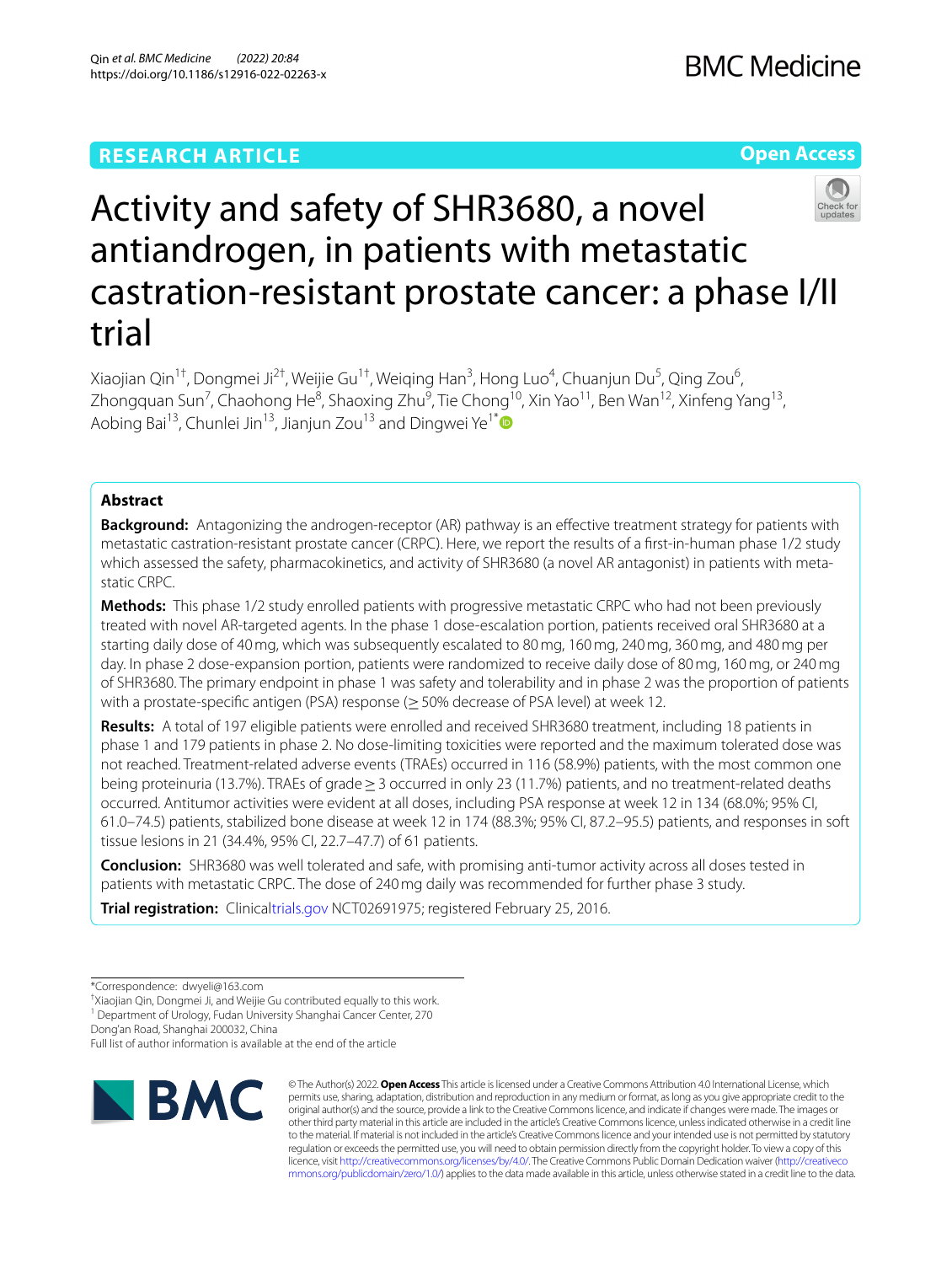**Keywords:** Androgen-receptor antagonist, Castration-resistant prostate cancer, SHR3680, Phase 1/2 study, Prostatespecifc antigen response

# **Background**

Prostate cancer ranks the second most commonly occurred malignancy and the ffth leading cause of cancer-related death in men, accounting for 14.1% of total newly diagnosed cancer and 6.8% of total cancer death in men worldwide  $[1]$  $[1]$ . The growth of prostate cancer cells is androgen-dependent and castration therapy is used as the initial treatment for patients with advanced prostate cancer [\[2](#page-9-1)]. However, nearly all castrated patients will inevitably develop castration-resistant prostate cancer (CRPC), mainly due to the persistent activation of androgen receptor (AR) signaling pathway [[3](#page-9-2)[–5](#page-9-3)].

The approvals of two second-generation of AR antagonists enzalutamide and apalutamide in the treatment of CRPC by FDA have greatly revolutionized the treatment paradigm of this disease  $[6-9]$  $[6-9]$  $[6-9]$ . Despite of promising benefts, some patients do not respond to the approved drugs or only have limited response duration. On the other hand, the risk of seizure is considered as a main safety issue of the second-generation of AR antagonists, which may be attributed to the off-target inhibition of γ-aminobutyric acid (GABAa) receptor by drugs penetrated through the blood-brain barrier [\[10,](#page-9-6) [11](#page-9-7)].

SHR3680, a novel AR antagonist, preclinically displayed comparable anti-tumor potency but with much less distribution in the brain and signifcantly decreased risk to induce seizure compared with enzalutamide. Based on this context, we conducted this frst-in-human phase 1/2 study to assess the safety, pharmacokinetics (PK), and activity of SHR3680 in patients with metastatic CRPC.

# **Methods**

#### **Study design and participants**

This was a multicenter trial with a phase 1 dose-escalation portion and a phase 2 dose-expansion portion, which recruited patients at 11 hospitals in China (Additional file  $1$ : Table S1). This trial is registered with [Clini](http://clinicaltrials.gov) [calTrials.gov,](http://clinicaltrials.gov) number NCT02691975.

Eligible patients were men aged 18–80years, had histological diagnosis of prostatic adenocarcinoma, progressed on (or were intolerant to or unwilling to receive) previous docetaxel-containing chemotherapy, had a castrate level of testosterone  $\leq$  50ng/dL or 1.73 nmol/L, had an Eastern Cooperative Oncology Group (ECOG) performance status of 0 or 1, had a life expectancy of at least 6months, and had adequate organ function. Disease progression was defned as meeting at least one of

prostate-specific antigen (PSA) progression ( $\geq$ 3 rising PSA levels with an interval of  $\geq 1$  week and the last results of  $\geq 2$ ng/mL), soft tissue progression according to Response Evaluation Criteria in Solid Tumors (RECIST) guidelines v1.1, or bone disease progression according to Prostate Cancer Working Group (PCWG2) criteria despite androgen-deprivation therapy. Key exclusion criteria included prior treatment with second-generation of AR antagonists, abiraterone acetate, or ketoconazole; prior history of seizure or diseases that predispose to seizure.

#### **Procedures**

In the phase 1 dose-escalation portion, patients were sequentially assigned to diferent doses to determine the maximum tolerable dose (MTD) in a 3+3 design. Patients received oral SHR3680 at a starting daily dose of 40mg, which was subsequently escalated to 80mg, 160mg, 240mg, 360mg, and 480mg per day. Each cycle contained 28 days of continuous administration. Three or six patients were included in each dose group. If doselimiting toxicity (DLT) occurred in one of the frst three patients in a certain dose group, three more patients would be further enrolled; if one more patient had DLT, escalation to higher dose was terminated, and MTD was defned as the previous dose.

The phase 2 portion contained two stages of doseexpansion. In the frst stage, patients were randomized to receive 80mg, 160mg, and 240mg per day of SHR3680, with 33–36 patients in each dose group. Afterwards, 160mg and 240mg per day were further selected for use in the second stage of dose-expansion, and 35–45 additional patients were randomized to each group. Randomization was conducted using clinical trial randomized grouping system of Nanjing Medical University. The doses for expansion were selected on the basis of tolerability, safety, and PK of each dose by investigator and funder. Randomization were stratifed by prior chemotherapy (yes vs no) and number of bone metastases ( $\leq 5$  $vs > 5$ ).

Treatment was continued until radiographic progression, unacceptable toxicity, investigator decision, or withdrawal of consent, whichever occurred frst. For patients who experienced a grade≥3 hematological adverse event (AE) or a grade $\geq$  2 nonhematological adverse event toxicity that is attributed to the study drug, treatment could be interrupted. When the toxicity recovered to grade  $\leq$  1, treatment could be resumed at the original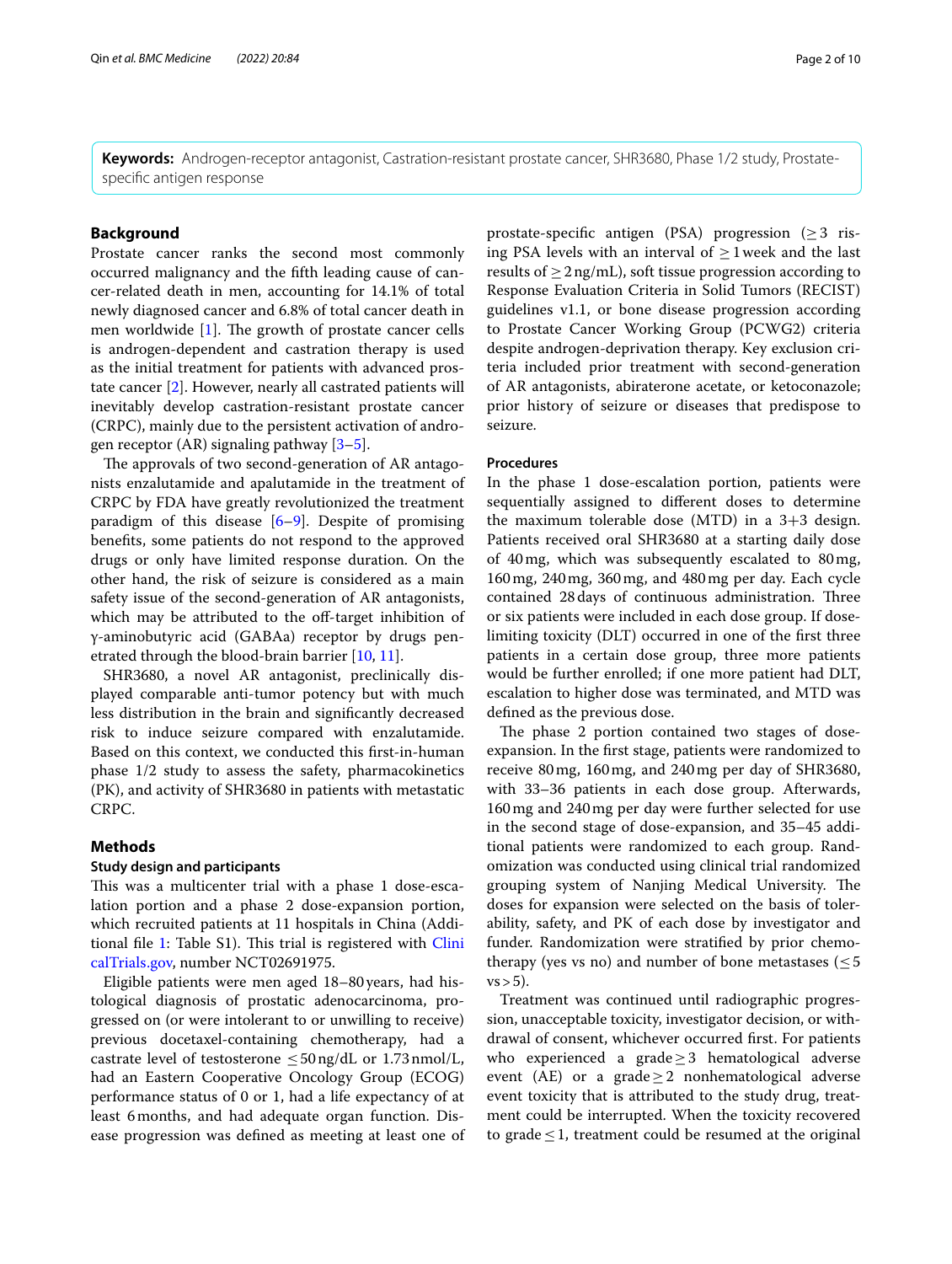dose (40mg per day) or a lower dose. For patients with treatment interruption >14days, the treatment must be discontinued.

# **Assessment**

PSA measurements were performed on days 15 and 28 of cycle 1, on days 28 of cycle 2–6, once every 3cycles thereafter. PSA progression should be confrmed by a second PSA level measurement at least 3weeks later. Soft tissue response was evaluated according to RECIST v1.1 using CT or MRI, and the frst complete response (CR) or partial response (PR) required confrmation 4weeks later. Radiological assessments were conducted every 3 treatment cycles. Bone disease was assessed according to PCWG2 criteria using radionuclide bone scan. AEs were graded based on the Common Terminology Criteria for Adverse Events, v4.03. After discontinuation of treatment, patients were followed up every 3months to assess survival and AE assessment were further performed within 30days after the last administration.

A total of 42 patients were involved in PK analysis, including 18 patients from dose-escalation portion (3 patients in each dose group) and 24 patients from doseexpansion portion (80mg, 160mg, and 240mg per day; 8 patients in each group). A single dose of SHR3680 was frstly given on day 1 and continuous daily dosing was started from day 8. Blood samples were collected at predose, after the single dose, and during the continuous administration period of SHR3680 for PK analysis. Samples were shipped frozen, and the SHR3680 concentration was analyzed using liquid chromatography-tandem mass spectrometry.

#### **Outcomes**

The primary endpoints were DLT, MTD, and proportion of patients with a PSA response (defned as a decrease of  $\geq$  50% in PSA from baseline) at week 12. The secondary endpoints included proportion of patients with a PSA response during the treatment, the best changes of PSA level from baseline, time to PSA progression, objective response rate (ORR, proportion of patients whose best overall response was complete or partial response according to RECIST v1.1), disease control rate (DCR, proportion of patients whose best overall response was complete response, partial response, or stable disease according to RECIST v1.1), radiological progression-free survival (PFS, defned as time from frst dose until softtissue disease progression [RECIST v1.1], bone lesion progression [PCWG2 criteria], or death, whichever occurred frst), overall survival (OS, the time from frst dose to death from any cause), time to frst subsequent therapy (TFST), proportion of patients with stable disease in bone at week 12, safety, and PK.

#### **Statistical analysis**

No hypothesis test for this study. For dose-escalation part (phase 1), the sample size was determined according to the dose-escalation rules of 3+3. For dose expansion part (phase 2), the sample size for each dosage (80mg, 160mg, and 240mg per day) was 33–36 at stage 1 and additional 35–45 patients added for each 160mg and 240 mg per day dosage at stage 2. Efficacy (except ORR and DCR) and safety were assessed in a population which consisted of all patients who received at least one dose of SHR3680 treatment. ORR and DCR were assessed based on the population who had measurable disease at baseline. PK was analyzed in patients with sufficient number of data points for determining drug concentration or PK parameters.

PSA response rate at week 12, proportion of patients with stable disease in bone at week 12, ORR, and DCR were presented with their corresponding 95% CIs calculated using Clopper-Pearson method. Median time to PSA progression, TFST, PFS, and OS were estimated with the Kaplan-Meier method, and their accompanying 95% CIs were calculated using Brookmeyer-Crowley method. Statistical analyses of efficacy and safety were performed using the SAS software (v9.4), and PK analysis for all parameters was performed using Phoenix WinNonlin (v8.0 or higher).

# **Results**

#### **Patients**

Between March 28, 2016, to October 5, 2018, 246 patients were screened for eligibility and 197 patients were enrolled, including 18 patients (3 patients in each dose group) in dose-escalation portion and 179 patients in dose-expansion portion. All the 197 patients received at least one dose of SHR3680 treatment and were therefore included in full analysis population and safety analysis population (Fig. [1](#page-3-0)).

As of data cutoff on March 01, 2020, with a median follow-up of 19.2months (range, 1.3–43.7), the duration of exposure to SHR3680 was 9.0months (range, 0.2–40.4; Additional fle [1:](#page-8-0) Table S2). A total of 165 (83.8%) patients discontinued from SHR3680 treatment, with disease progression (84/197, 42.6%) being the primary reason for treatment discontinuation. The Kaplan-Meier estimates of median TFST was 12.7months (95% CI, 10.6–16.1).

Baseline demographics and clinical characteristics are presented in Table [1](#page-4-0). Among the 197 patients enrolled, median age was 67.0years (range, 45–80) and 136 (69.0%) patients had an ECOG performance status of 1. The median PSA level at baseline was 66.1ng/mL (range, 2.7– 4796.0). A total of 135 (68.5%) patients had >5 lesions of bone metastases and 36 (18.3%) patients developed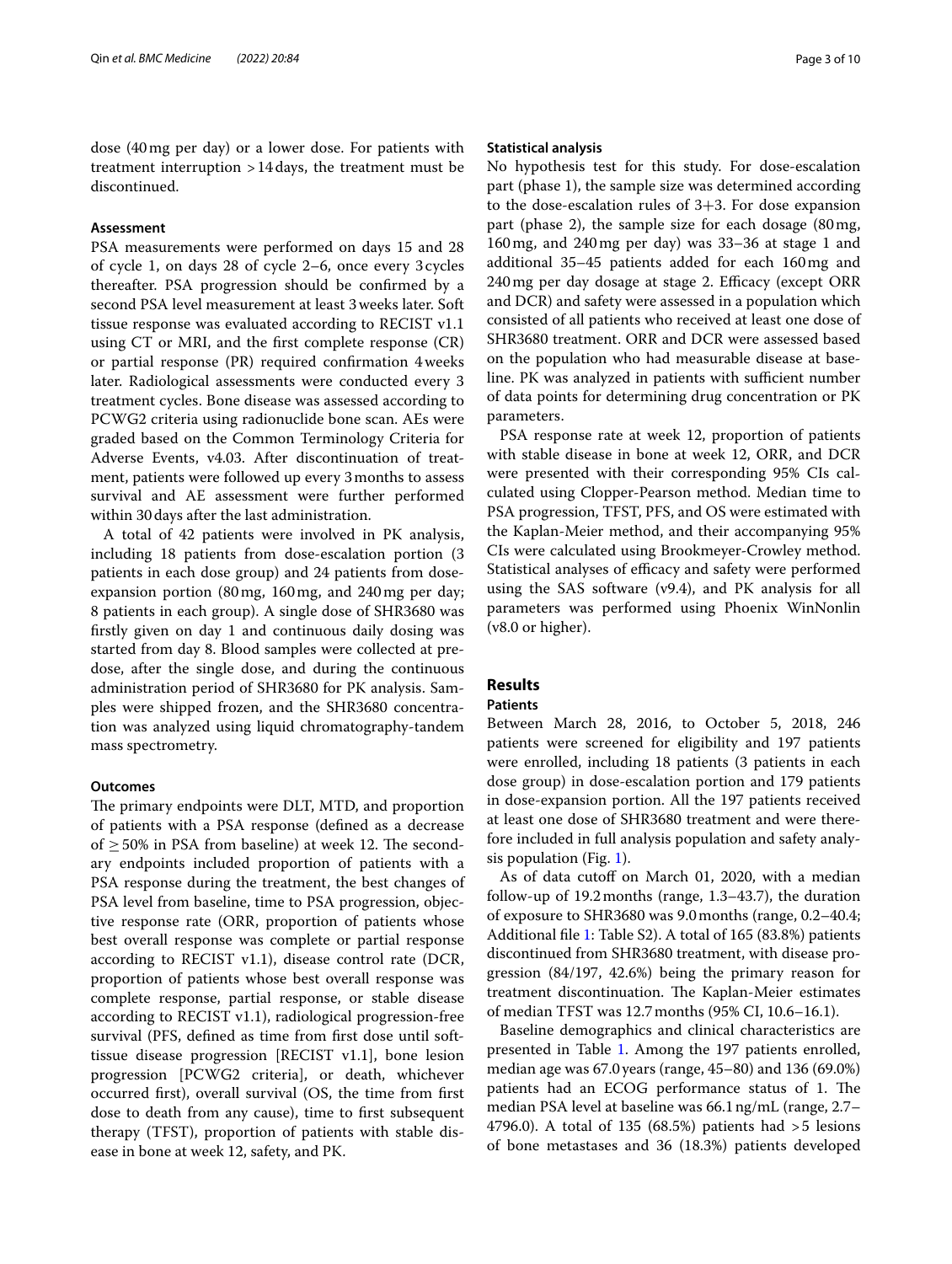

<span id="page-3-0"></span>visceral metastases. As to the prior therapy, 82 (41.6%) patients had received prior chemotherapy, 50 (25.4%) had received radiotherapy, and 58 (29.4%) had a history of surgery for primary prostate cancer.

## **Safety**

In the 18 patients enrolled in the dose-escalation phase 1 portion, no protocol-defined DLTs were reported. Therefore, MTD was not reached.

A total of 186 (94.4%) of the 197 patients among the six dose groups experienced at least one AE of any cause. Among them, AEs in 116 (58.9%) patients were considered as treatment-related, and no dose-related trends were noted for any treatment-related adverse event (TRAE; Table [2](#page-5-0), Additional file [1:](#page-8-0) Table S3). The most

common treatment-related adverse events (TRAEs) were proteinuria (27 patients, 13.7%), hot fush (22 patients, 11.2%), and decreased white blood cell count (19 patients, 9.6%). Most TRAEs were grade 1 and grade 2. TRAEs of grade≥3 occurred in only 23 (11.7%) patients, with the most common one being decreased white blood cell count (3 patients, 1.5%). There were two  $(1.0\%)$  patients who had serious TRAE, including hypokalemia, pneumonia, and bone pain.

Treatment was interrupted in eight (4.1%) patients due to TRAEs (Additional fle [1](#page-8-0): Table S4). Dose reduction owing to TRAE was reported in only one (0.5%) patient (grade 2, neutrophil count decreased; grade 2, white blood cell count decreased). Three  $(1.5%)$  patients discontinued treatment owing to TRAEs, including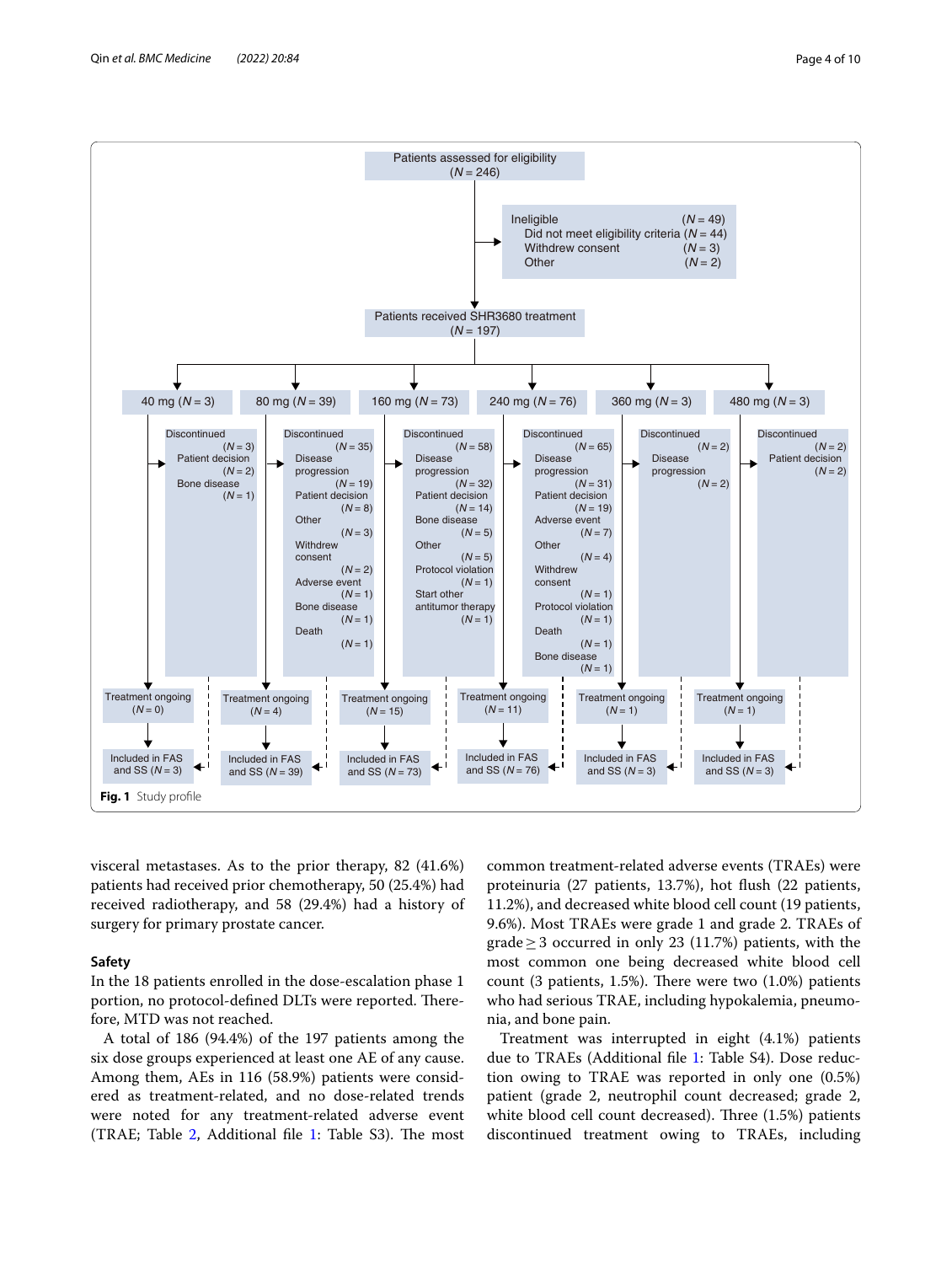|                             | 40 mg (N<br>$= 3)$ | 80 mg $(N=$<br>39) | 160 mg ( $N =$<br>73) | 240 mg ( $N =$<br>76) | 360 mg (N<br>$= 3$ | 480 mg (N<br>$=$ 3) | Total $(N =$<br>197) |
|-----------------------------|--------------------|--------------------|-----------------------|-----------------------|--------------------|---------------------|----------------------|
| Age, years                  |                    |                    |                       |                       |                    |                     |                      |
| Median                      | 68                 | 68                 | 67                    | 66                    | 66                 | 63                  | 67                   |
| Range                       | 66-77              | 45-80              | 54-80                 | 49-79                 | 66-79              | 58-71               | 45-80                |
| ECOG performance status     |                    |                    |                       |                       |                    |                     |                      |
| $\mathbf 0$                 | 2(66.7)            | 13(33.3)           | 20(27.4)              | 26 (34.2)             | $\circ$            | $\mathsf{O}\xspace$ | 61(31.0)             |
|                             | 1(33.3)            | 26(66.7)           | 53 (72.6)             | 50 (65.8)             | 3(100)             | 3(100)              | 136 (69.0)           |
| Gleason score               |                    |                    |                       |                       |                    |                     |                      |
| < 9                         | 2(66.7)            | 18 (46.2)          | 43 (58.9)             | 34 (44.7)             | 1(33.3)            | 2(66.7)             | 100 (50.8)           |
| $\geq 9$                    | 1(33.3)            | 14 (35.9)          | 28 (38.4)             | 37 (48.7)             | 1(33.3)            | 1(33.3)             | 82 (41.6)            |
| Unknown                     | $\circ$            | 7(17.9)            | 2(2.7)                | 5(6.6)                | 1(33.3)            | $\mathbf 0$         | 15(7.6)              |
| PSA (ng/mL)                 |                    |                    |                       |                       |                    |                     |                      |
| Median                      | 34.3               | 70.6               | 73.7                  | 62.2                  | 112.7              | 21.5                | 66.1                 |
| Range                       | $9.7 - 36.8$       | 2.7-2384.0         | 3.7-4796.0            | 3.3-3382.0            | 19.7-757.8         | 11.0-96.5           | 2.7-4796.0           |
| Alkaline phosphatase        |                    |                    |                       |                       |                    |                     |                      |
| Normal                      | 3(100)             | 28 (71.8)          | 56 (76.7)             | 43 (56.6)             | 1(33.3)            | 2(66.7)             | 133(67.5)            |
| Abnormal                    | $\circ$            | 11(28.2)           | 17(23.3)              | 33 (43.4)             | 2(66.7)            | 1(33.3)             | 64 (32.5)            |
| Number of bone metastases   |                    |                    |                       |                       |                    |                     |                      |
| $\leq 5$                    | 1(33.3)            | 12(30.8)           | 23(31.5)              | 24 (31.6)             | 1(33.3)            | 1(33.3)             | 62(31.5)             |
| >5                          | 2(66.7)            | 27(69.2)           | 50 (68.5)             | 52 (68.4)             | 2(66.7)            | 2(66.7)             | 135 (68.5)           |
| Visceral metastases*        |                    |                    |                       |                       |                    |                     |                      |
| Yes                         | $\mathbf{0}$       | 6(15.4)            | 13 (17.8)             | 15 (19.7)             | 1(33.3)            | 1(33.3)             | 36(18.3)             |
| No                          | 3(100)             | 33 (84.6)          | 60 (82.2)             | 61(80.3)              | 2(66.7)            | 2(66.7)             | 161 (81.7)           |
| Prior treatment             |                    |                    |                       |                       |                    |                     |                      |
| Surgery of primary<br>tumor | 2(66.7)            | 12 (30.8)          | 24 (32.9)             | 19 (25.0)             | $\circ$            | 1(33.3)             | 58 (29.4)            |
| Chemotherapy                | $\circ$            | 19 (48.7)          | 29 (39.7)             | 32(42.1)              | 0                  | 2(66.7)             | 82 (41.6)            |
| Radiotherapy                | 1(33.3)            | 12 (30.8)          | 18 (24.7)             | 18(23.7)              | 0                  | 1(33.3)             | 50 (25.4)            |

#### <span id="page-4-0"></span>**Table 1** Baseline demographics and clinical characteristics

Data are *N* (%), unless otherwise specifed. \* Metastasis to lymph node only are excluded. Abbreviations: *ECOG* Eastern Cooperative Oncology Group; *PSA* prostatespecifc antigen

hypokalemia, bone pain, and anemia (each in one patient, 0.5%). No treatment-related deaths were reported.

#### **PK parameters**

A total of 41 patients were included for SHR3680 concentration analysis and 38 patients for PK parameter analysis at steady state. After a single dose administration, SHR3680 was rapidly absorbed, with a median time of maximum observed plasma concentration  $(T_{\text{max}})$  of 2.0–18.0h. The exposure of SHR3680 increased in a dose-dependent manner, and decreased slowly, with a geomean terminal elimination half-life  $(T_{1/2})$  of 76.7– 89.6h (Additional fle [1](#page-8-0): Table S5). After multiple administration, the concentration of SHR3680 reached steady state after 15 days of daily treatment. The maximum observed plasma concentration ( $C_{\text{max}}$ ) and area under the plasma concentration-time curve  $(AUC_{0-24h})$  increased in a nearly dose-proportional manner from 40mg to 240mg per day dose range, but the increase of exposure was slow

down between the 360mg to 480mg per day dose range (Additional fle [1](#page-8-0): Table S6).

## **Efficacy**

At week 12, 134 (68.0%, 95% CI, 61.0–74.5) of the 197 patients achieved PSA response ( $\geq$  50% decrease in PSA). The PSA responses at week 12 were noted across all dose groups, and no obvious dose-dependent activity benefts were found (Table  $3$ ). The PSA responses at week 12 in patients with and without prior chemotherapy were 57.3% (95% CI, 45.9–68.2) and 75.7% (95% CI, 66.8–83.2), respectively (Additional fle [1](#page-8-0): Table S7); other subgroup analysis results are listed in Additional fle [1](#page-8-0): Table S8. Throughout the entire treatment course, proportion of patients with a maximum PSA decrease of  $\geq$  50% from baseline was 78.2% (95% CI, 71.7–83.7) and of  $\geq$  90% was 43.7% (95% CI, 36.6–50.9) (Table [3](#page-5-1), Additional fle [1](#page-8-0): Table S7). Waterfall plots showed the PSA decrease at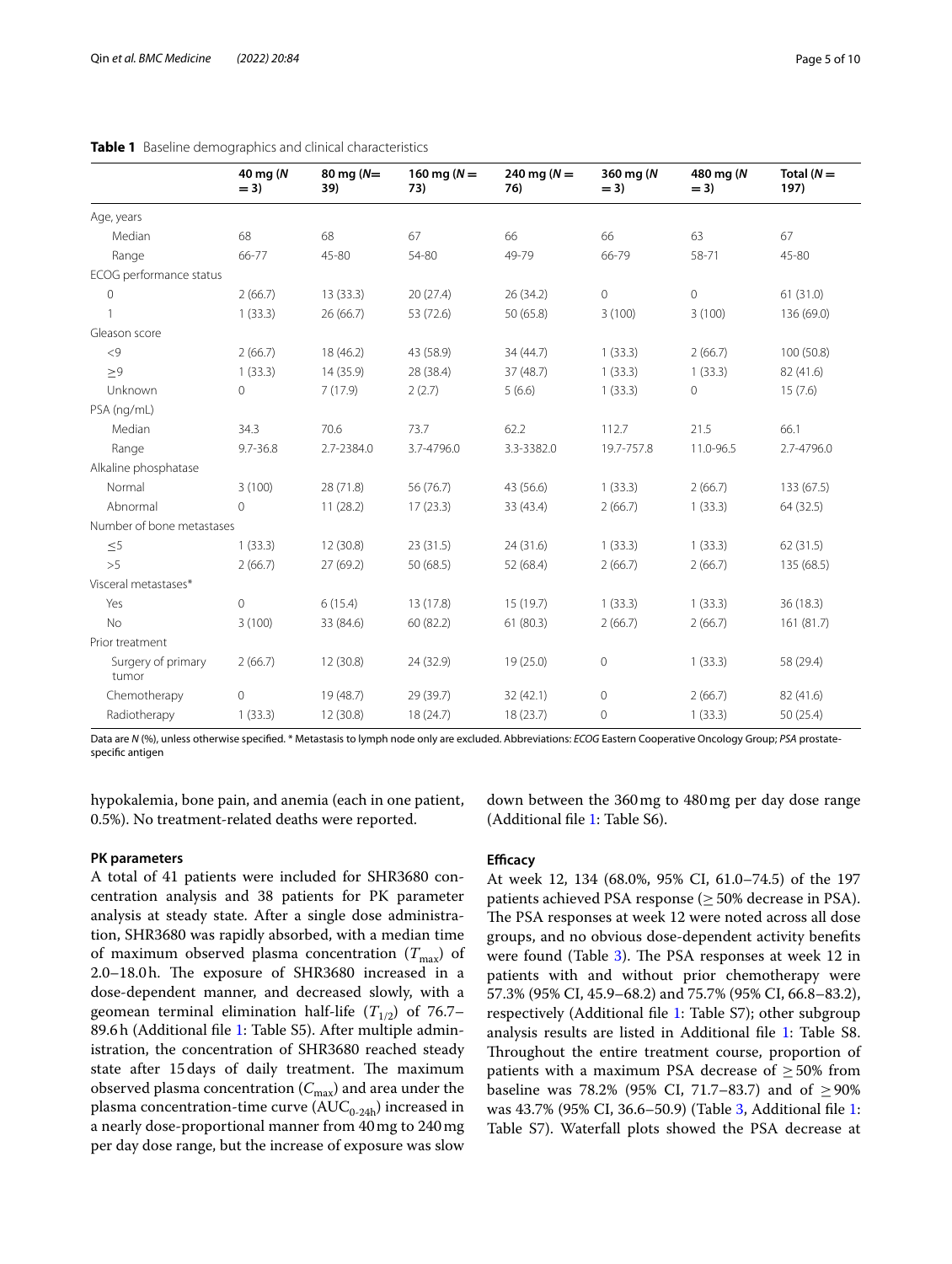# <span id="page-5-0"></span>**Table 2** Treatment-related adverse events

| All patients ( $N = 197$ ) |            |  |
|----------------------------|------------|--|
| Any grade                  | Grade $>3$ |  |
| 116 (58.9)                 | 23(11.7)   |  |
| 27(13.7)                   | $\Omega$   |  |
| 22(11.2)                   | 0          |  |
| 19 (9.6)                   | 3(1.5)     |  |
| 14(7.1)                    | 2(1.0)     |  |
| 13(6.6)                    | $\Omega$   |  |
| 12(6.1)                    | $\Omega$   |  |
| 12(6.1)                    | $\Omega$   |  |
| 11(5.6)                    | $\Omega$   |  |
| 10(5.1)                    | $\Omega$   |  |
| 9(4.6)                     | 1(0.5)     |  |
| 8(4.1)                     | $\Omega$   |  |
| 7(3.6)                     | 1(0.5)     |  |
| 7(3.6)                     | 1(0.5)     |  |
| 7(3.6)                     | 2(1.0)     |  |
| 7(3.6)                     | 1(0.5)     |  |
| 7 (3.6)                    | 1(0.5)     |  |
|                            |            |  |

Data are *N* (%). Treatment-related adverse events of any grade occurring in ≥3% of total patients are listed

**40 mg (***N* **= 3) 80 mg (***N* **= 39) 160 mg (***N* **=**

**73)**

# <span id="page-5-1"></span>**Table 3** Study endpoints related to response

week 12 and the maximum PSA decrease throughout treatment course (Fig. [2\)](#page-6-0).

As of data cutof, PSA progression events occurred in 113 (57.4%) patients. Median time to PSA progression was 8.3months (95% CI, 5.6–11.0) in all patients, 8.3months (95% CI, 4.8–13.8) in patients with prior chemotherapy, and 8.3months (95% CI, 5.5–11.0) in patients without prior chemotherapy (Additional fle [1](#page-8-0): Figure S1). The two Kaplan-Meier curves for time to PSA progression in patients with and without prior chemotherapy overlapped during the study period without clear separation.

A total of 21 (34.4%, 22.7–47.7) of the 61 patients achieved a confrmed radiological objective response, including three (4.9%) patients with CR and 18 (29.5%) patients with PR (Table  $3$ ). The ORR in patients with prior chemotherapy was 20.8% (95% CI, 7.1–42.2) and in those without prior chemotherapy was 43.2% (95% CI,  $27.1-60.5$ ; Additional file [1:](#page-8-0) Table S9). The number of patients who had a disease control was 53 (86.9%, 95% CI, 75.8–94.2). Bone scan at week 12 revealed that 174 (88.3%; 95% CI, 87.2–95.5) patients had stable disease in bone, including 69 (84.1%; 95% CI, 78.0–93.8) with prior chemotherapy and 105 (91.3%; 95% CI, 89.7–98.5) without prior chemotherapy.

**360 mg (***N* **= 3) 480 mg (***N* **= 3) Total (***N* **= 197)**

**PSA response** At week 12 2 (66.7, 9.4-99.2) 25 (64.1, 47.2- 78.8) 51 (69.9, 58.0- 80.1) 51 (67.1, 55.4- 77.5) 2 (66.7, 9.4-99.2) 3 (100, 29.2-100) 134 (68.0, 61.0- 74.5) Maximum PSA decrease from baseline ≥50% 3 (100, 29.2-100) 28 (71.8, 55.1- 85.0) 61 (83.6, 73.0- 91.2) 57 (75.0, 63.7- 84.2) 2 (66.7, 9.4-99.2) 3 (100, 29.2-100) 154 (78.2, 71.7- 83.7) ≥90% 2 (66.7, 9.4-99.2) 16 (41.0, 25.6- 57.9) 32 (43.8, 32.2- 55.9) 32 (42.1, 30.9- 54.0) 1 (33.3, 0.8-90.6) 3 (100, 29.2-100) 86 (43.7, 36.6-50.9) **Radiological response Number of evaluable patients** 1 11 19 26 3 1 61 CR 0 1 (9.1) 0 2 (7.7) 0 0 3 (4.9) PR 0 2 (18.2) 6 (31.6) 8 (30.8) 1 (33.3) 1 (100.0) 18 (29.5) SD 1 (100.0) 4 (36.4) 13 (68.4) 12 (46.2) 2 (66.7) 0 32 (52.5) PD 0 3 (27.3) 0 3 (11.5) 0 0 6 (9.8) NE 0 1 (9.1) 0 1 (3.8) 0 0 2 (3.3) Objective response 0 (0, 0-97.5) 3 (27.3, 6.0-61.0) 6 (31.6, 12.6-56.6) 10 (38.5, 20.2- 59.4) 1 (33.3, 0.8-90.6) 1 (100, 2.5-100) 21 (34.4, 22.7-47.7) Disease control 1 (100, 2.5-100) 7 (63.6, 30.8-89.1) 19 (100, 82.4- 100) 22 (84.6, 65.1- 95.6) 3 (100, 29.2-100) 1 (100, 2.5-100) 53 (86.9, 75.8-94.2) **Stable disease in bone at week 12** 3 (100, 29.2-100) 35 (89.7, 85.5- 99.9) 66 (90.4, 81.2- 96.1) 64 (84.2, 80.7- 95.9) 3 (100, 29.2-100) 3 (100, 29.2-100) 174 (88.3, 87.2- 95.5)

**240 mg (***N* **= 76)**

Data are *N* (%, 95% CI) or *N* (%). Abbreviations: *PSA* prostate-specifc antigen; *CR* complete response; *PR* partial response; *SD* stable disease; *PD* progressive disease; *NE* not evaluable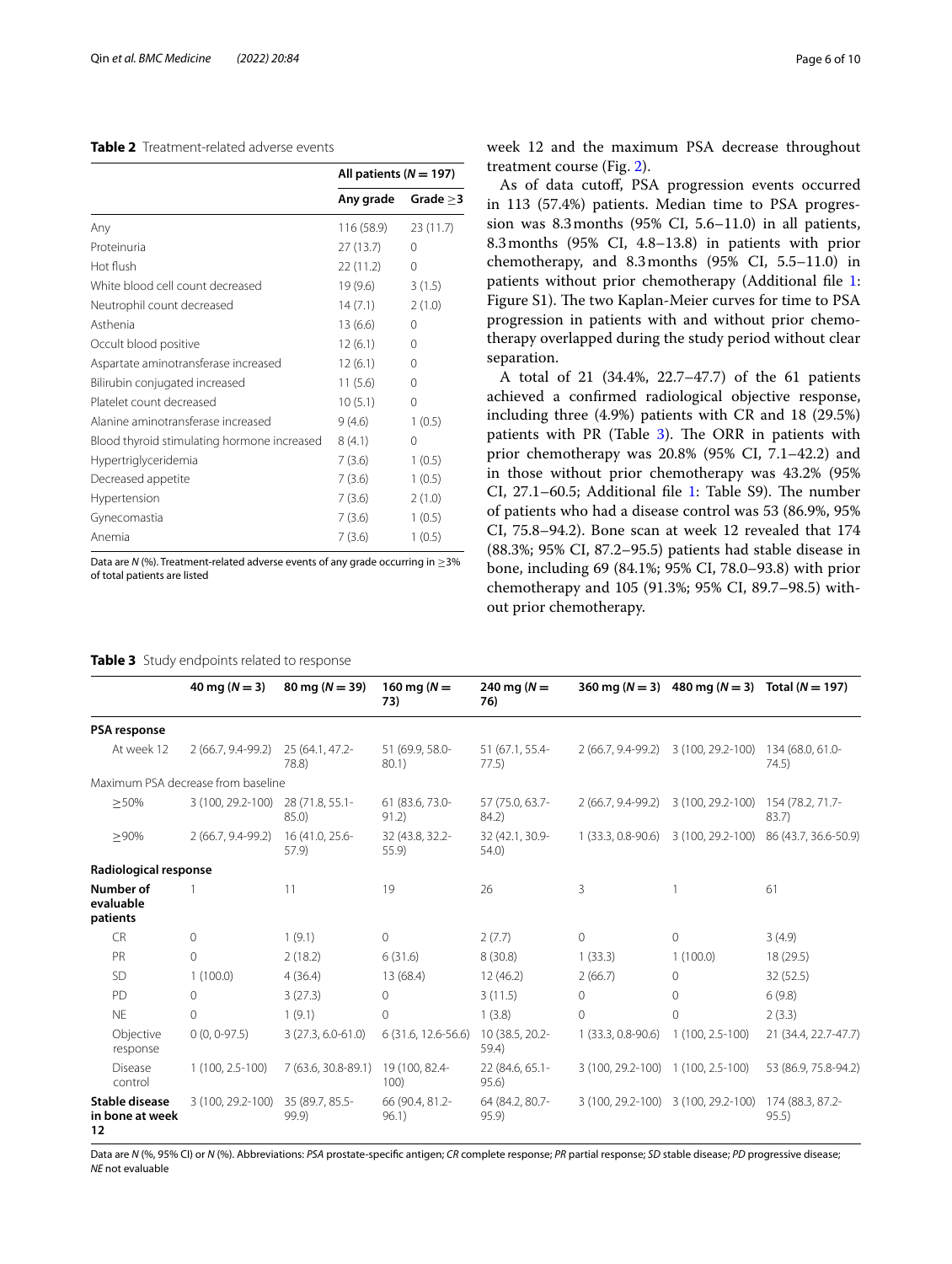

<span id="page-6-0"></span>Ninety-seven (49.2%) patients had PFS events (radiological progression or death) by the time of data cutoff. The median radiological PFS was 14.0 months (95%) CI, 11.1–19.5; Fig. [3A](#page-7-0)). For patients with prior chemotherapy and those without prior chemotherapy, median radiological PFS was 11.1months (95% CI, 8.3–19.4) and 19.5months (95% CI, 11.1–27.6), respectively (Fig. [3](#page-7-0)A). As of data cutoff, 91 (46.2%) patients died. The median overall survival was 27.5months (95% CI, 24.6–30.8; Fig. [3](#page-7-0)B). Subgroup analyses further indicated that patients with normal baseline alkaline phosphatase level, Gleason score<9, or disease duration >2years had a rela-tively longer median PFS and OS (Additional file [1](#page-8-0): Figure S2 and Figure S3).

# **Discussion**

We reported here the results of the frst-in-human phase 1/2 study of a novel AR antagonist SHR3680, which has a lower distribution in the brain and decreased risk to induce seizure than enzalutamide as revealed in animal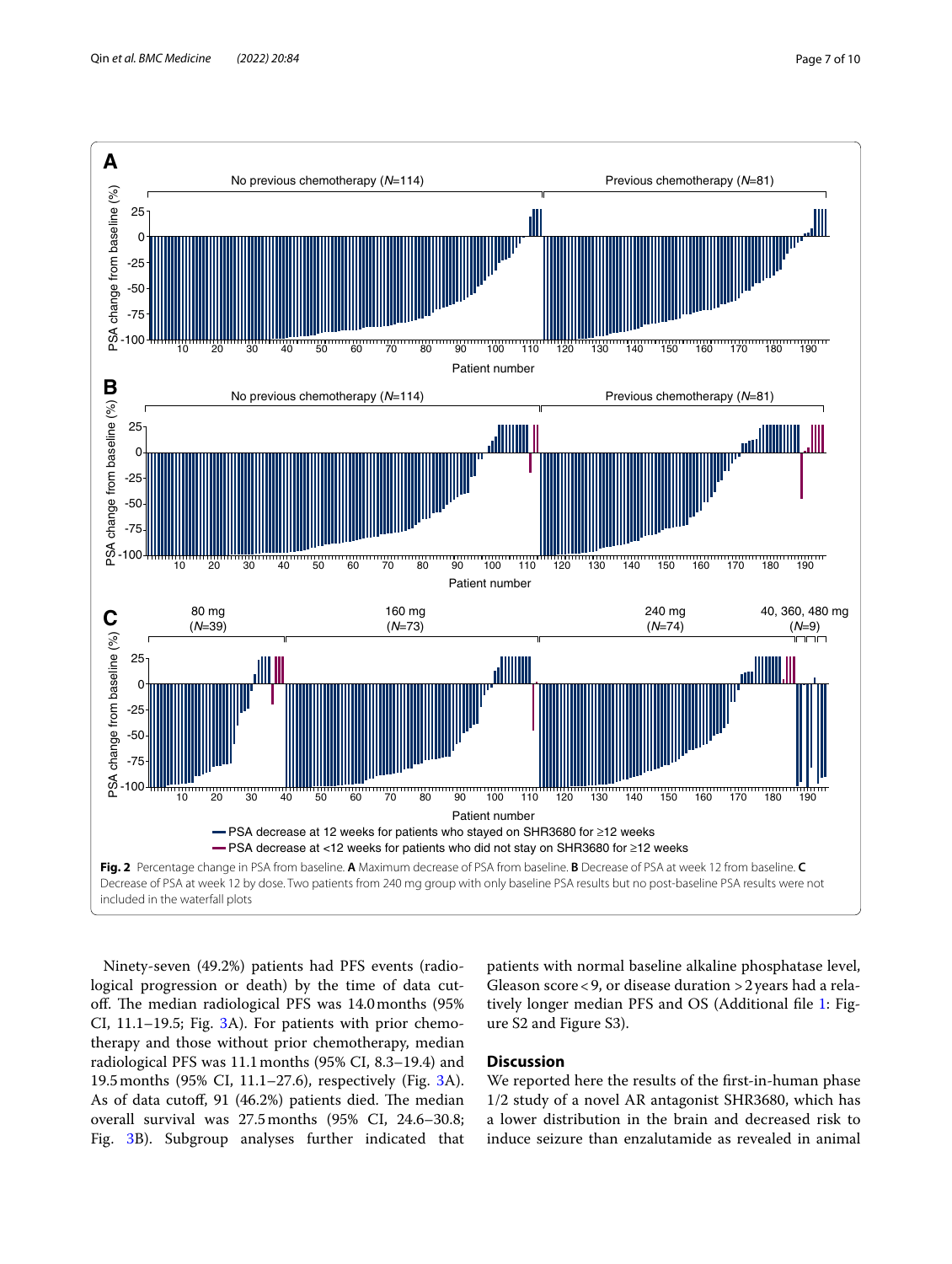

<span id="page-7-0"></span>model (Additional file [1:](#page-8-0) Figure S4). The results showed that SHR3680 was well-tolerant and safe in patients with metastatic CRPC, with promising anti-tumor activity.

In the dose-escalation phase 1 portion, no DLT event occurred in any dose group ranging from 40mg to 480mg per day, indicating a high tolerability of SHR3680. Of note, the drug exposure of SHR3680 in 160mg per day dose group was equivalent to that of enzalutamide in 360mg per day dose group  $(C_{\text{max}}$ , 23.9 µg/mL vs 25.1 μg/mL; AUC<sub>0-τ</sub>, 459 μg\*h/mL vs 502 μg\*h/mL), and the drug exposure of SHR3680 in 480mg per day group was about twice that of SHR3680 160mg per day group

(C<sub>max</sub>, 49.7 μg/mL vs 25.1 μg/mL; AUC<sub>0-τ</sub>, 976 μg\*h/mL vs  $502 \mu g^* h/mL$  [[12](#page-9-8)]. Considering that the preclinical antitumor activity of SHR3680 was comparable to that of enzalutamide and the MTD of enzalutamide was 240mg per day [[7\]](#page-9-9), a higher dose for escalation was not considered in our study.

The safety profile of SHR3680 was favorable and similar with that of enzalutamide [\[7](#page-9-9)]. Only 11.7% of patients had grade $\geq$  3 TRAEs, and 1.0% of patients had serious TRAEs. The incidence of TRAE was not dose-dependent. In 360mg and 480mg per day dose groups, despite long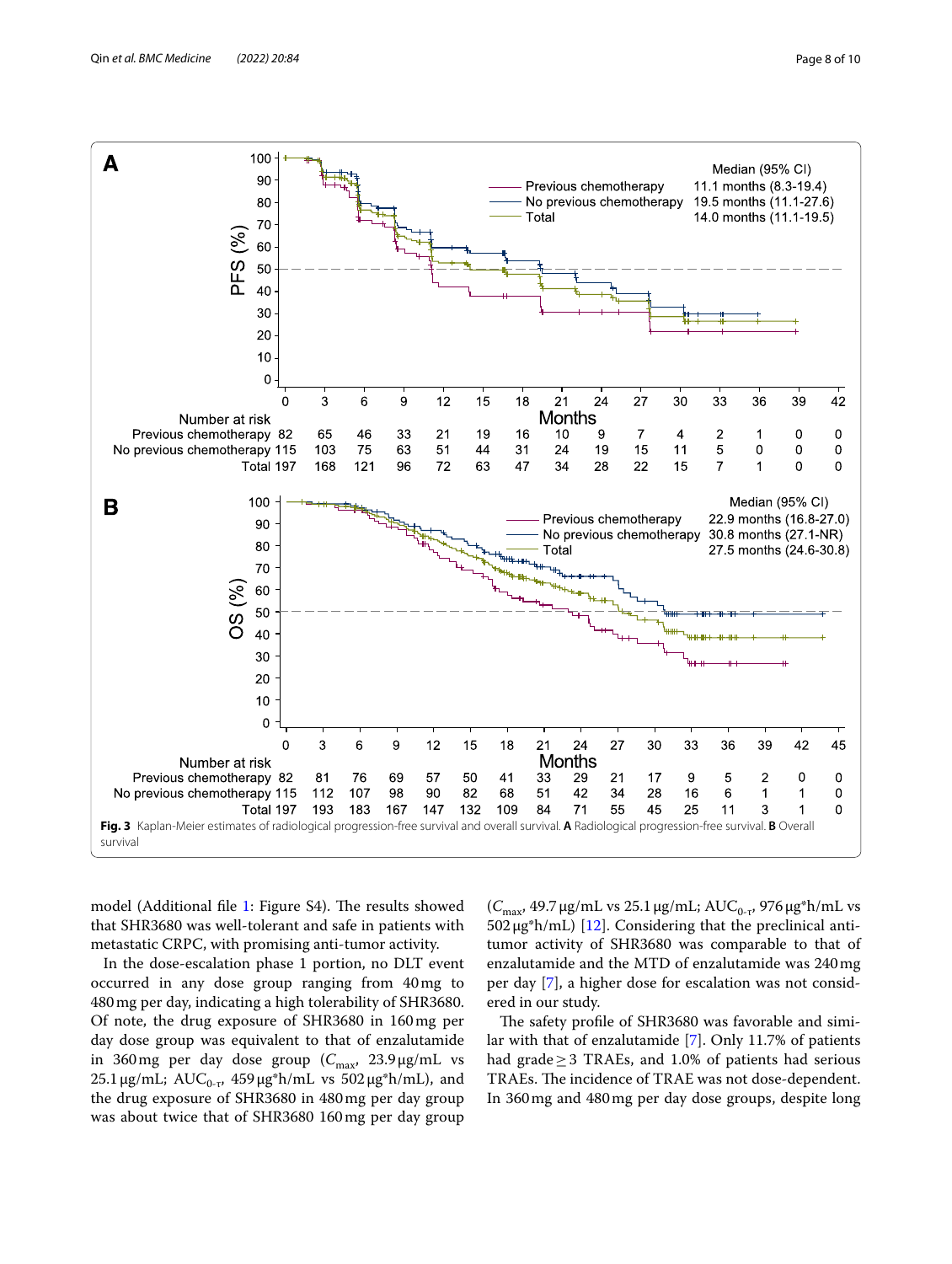duration of drug exposure (mean 22.1 and 23.6months, respectively), no new safety signals were identifed.

None of the 197 patients received SHR3680 treatment in this study reported any grade of seizure. In the phase 1/2 study of enzalutamide, seizure occurred in three patients (each in 360mg, 480mg, and 600mg per day group). In the phase 3 AFFIRM trial, although patients who had a risk of seizure were excluded, the incidence of seizures in the enzalutamide 160mg per day group was still 0.9%, while no seizure occurred in placebo group [\[7](#page-9-9), [8,](#page-9-10) [13](#page-9-11)]. Therefore, consistent with the results of preclinical studies (data on fle, Hengrui), this study strongly supported the advantage of SHR3680 in reducing the risk of seizure compared with similar drugs.

Fatigue is another frequent and potential AE of AR antagonist. In the phase 1/2 study of enzalutamide, grade 3–4 fatigue occurred in 11% (16/140) of patients; of them, one patient discontinued enzalutamide treatment due to fatigue [\[7](#page-9-9)]. In our study, no grade 3–4 fatigue was reported, and no dose reduction, treatment interruption, or treatment discontinuation were induced by fatigue.

In patients without previous chemotherapy, the PSA response rate at week 12 of SHR3680 was 75.7%, which was comparable to that of apalutamide (48.0–88.0%) and darolutamide (65.5–83.3%) in studies which had similar inclusion criteria and baseline clinical characteristics as our study [[14](#page-9-12)[–18\]](#page-9-13). In patients with a history of chemotherapy, the PSA response rate at week 12 was 57.3% and was numerically higher than that of darolutamide (32.3%) [[14](#page-9-12)]. Even though PSA decrease could be just an indicator of the mechanism of action of SHR3680 as an AR antagonist, the radiographic assessment results obtained from both chemotherapy-naïve (ORR 43.2%; median radiographic PFS 19.5months) and post-chemotherapy patient populations (ORR 20.8%; median radiographic PFS 11.1months), which were also comparable to those of other second-generation of AR antagonists, provided further evidence for the anti-tumor activity of SHR3680 [\[14–](#page-9-12)[18](#page-9-13)].

Among the three expanded dose groups, the plasma SHR3680 concentrations in 160mg and 240mg groups were higher than that in the 80mg group, but the improvement of PSA response in the 160mg and 240mg groups was marginal when compared with that in the 80mg group, suggesting the efect of SHR3680 in reducing PSA level may have reached saturation at a dose of 160–240mg daily. Such phenomenon of saturation in PSA reduction was also observed in cases of enzalutamide and darolutamide [[7](#page-9-9), [14](#page-9-12)]. In contrast, we found that the response rate of soft tissue lesions at SHR3680 240mg per day was higher than that at low doses.

# **Conclusions**

SHR3680 was well tolerated and safe in patients with metastatic CRPC. It had encouraging efficacy in PSA reduction and anti-tumor activity in patients with or without prior chemotherapy. The results of this study supported further investigation of SHR3680, at a planned dose of 240mg per day, in a randomized controlled phase 3 trial (NCT03520478) in patients with metastatic hormone sensitive prostate cancer.

#### **Abbreviations**

AE: Adverse event; AR: Androgen receptor; CR: Complete response; CRPC: Castration-resistant prostate cancer; DCR: Disease control rate; DLT: Dose-limiting toxicity; ECOG: Eastern Cooperative Oncology Group; GABAa: γ-Aminobutyric acid; MTD: Maximum tolerable dose; ORR: Objective response rate; OS: Overall survival; PCWG2: Prostate Cancer Working Group; PFS: Progression-free survival; PK: Pharmacokinetics; PR: Partial response; PSA: Prostate-specifc antigen; RECIST: Response Evaluation Criteria in Solid Tumors; TFST: Time to frst subsequent therapy; TRAE: Treatment-related adverse event.

## **Supplementary Information**

The online version contains supplementary material available at [https://doi.](https://doi.org/10.1186/s12916-022-02263-x) [org/10.1186/s12916-022-02263-x.](https://doi.org/10.1186/s12916-022-02263-x)

<span id="page-8-0"></span>**Additional fle 1: Figure S1.** Kaplan-Meier estimates of time to PSA progression. **Figure S2.** Kaplan-Meier estimates of radiological PFS in subgroups. **Figure S3.** Kaplan-Meier estimates of OS in subgroups. **Figure S4.** Preclinical data of SHR3680 in vivo. **Table S1.** Lists of study sites and investigators. **Table S2.** Drug exposure. **Table S3.** Treatment-related adverse events in each dose group. **Table S4.** Dose reduction, treatment interruption and discontinuation due to TRAEs. **Table S5.** Pharmacokinetic parameters for SHR3680 after single-dose. **Table S6.** Pharmacokinetic parameters for SHR3680 at steady state. **Table S7.** PSA decline in patients with or without prior chemotherapy. **Table S8.** PSA response at week 12 in subgroups. **Table S9.** Radiological response in patients with or without prior chemotherapy.

#### **Acknowledgements**

We thank all patients and their families and acknowledge the contributions of all investigators in this trial. We would also like to acknowledge Tengfei Zhang (PhD, Medical Writer, Jiangsu Hengrui Pharmaceuticals Co., Ltd.) for medical writing support according to Good Publication Practice Guidelines.

#### **Prior presentation**

Part of the results had been presented as a poster in 2020 Genitourinary Cancers Symposium of ASCO. This manuscript has not been published or presented elsewhere in entirety.

#### **Authors' contributions**

CJ, JZ, and DY designed the study; XQ, DJ, WG, WH, HL, CD, QZ, ZS, CH, SZ, TC, XY1 (Xin Yao), BW, AB, CJ, JZ, and DY conducted the study and collected data; XY2 (Xinfeng Yang) and AB analyzed the data; DY, XQ, DJ, and WG wrote and revised the manuscript. All authors read and approved the fnal manuscript.

#### **Funding**

This study was supported by Jiangsu Hengrui Pharmaceuticals Co., Ltd.

#### **Availability of data and materials**

The datasets used and/or analyzed during the current study are available from the corresponding author on reasonable request.